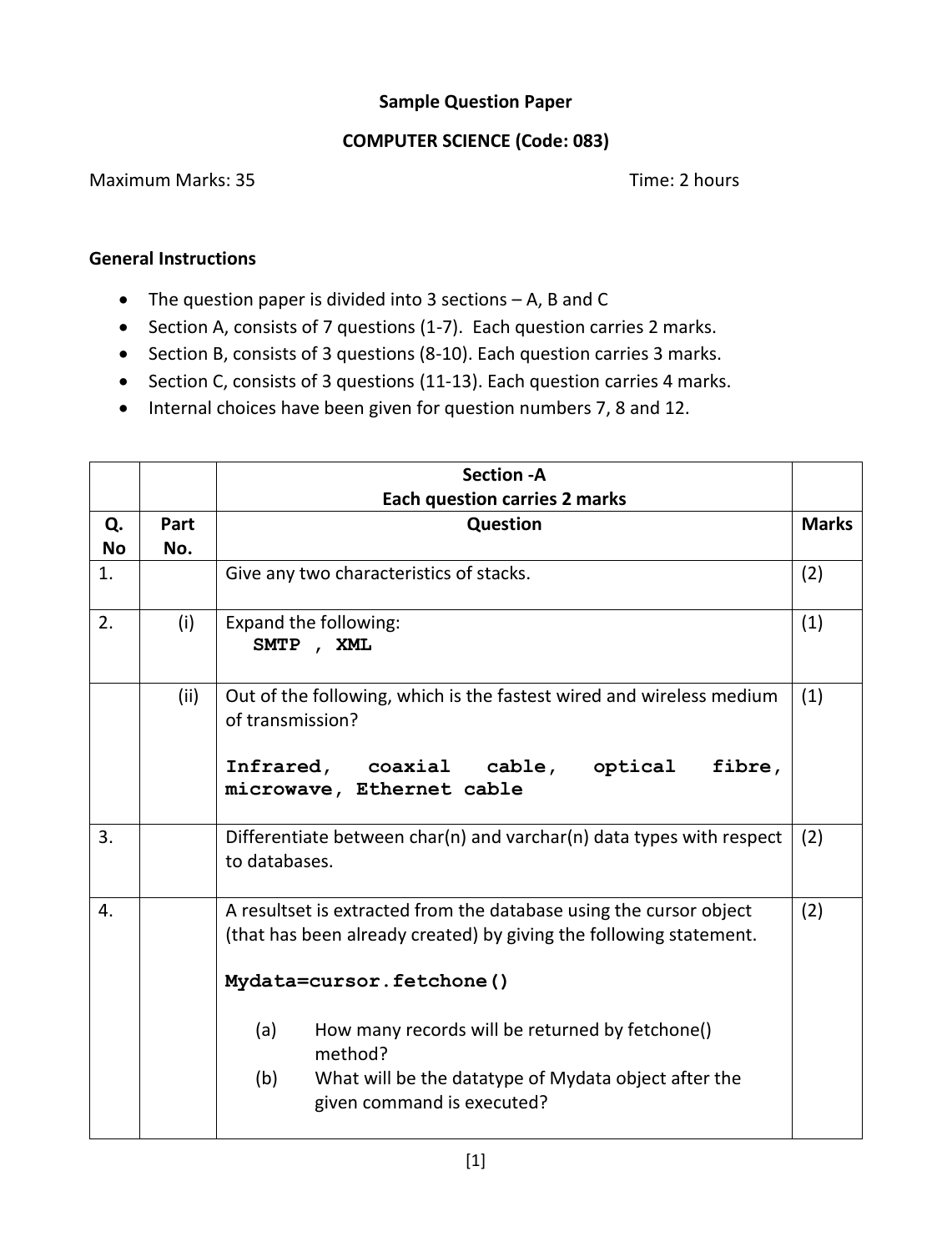| 5. |      | (2)<br>Write the output of the queries (a) to (d) based on the table,                               |                                                              |             |                       |               |                 |     |  |  |  |
|----|------|-----------------------------------------------------------------------------------------------------|--------------------------------------------------------------|-------------|-----------------------|---------------|-----------------|-----|--|--|--|
|    |      | Furniture given below:                                                                              |                                                              |             |                       |               |                 |     |  |  |  |
|    |      |                                                                                                     |                                                              |             |                       |               |                 |     |  |  |  |
|    |      |                                                                                                     | <b>Table: FURNITURE</b>                                      |             |                       |               |                 |     |  |  |  |
|    |      | <b>FID</b>                                                                                          | <b>NAME</b>                                                  |             | <b>DATEOFPURCHASE</b> | <b>COST</b>   | <b>DISCOUNT</b> |     |  |  |  |
|    |      | B001                                                                                                | Double                                                       |             | 03-Jan-2018           | 45000         | 10              |     |  |  |  |
|    |      |                                                                                                     | Bed                                                          |             |                       |               |                 |     |  |  |  |
|    |      | T010                                                                                                | Dining<br>Table                                              |             | 10-Mar-2020           | 51000         | 5               |     |  |  |  |
|    |      | B004                                                                                                | Single<br>Bed                                                | 19-Jul-2021 |                       | 22000         | $\mathbf 0$     |     |  |  |  |
|    |      | C003                                                                                                | Long<br><b>Back</b><br>Chair                                 |             | 30-Dec-2016           | 12000         | 3               |     |  |  |  |
|    |      | T006                                                                                                | Console<br>Table                                             |             | 17-Nov-2019           | 15000         | 12              |     |  |  |  |
|    |      | <b>B006</b>                                                                                         | <b>Bunk</b><br>Bed                                           |             | 01-Jan-2021           | 28000         | 14              |     |  |  |  |
|    |      |                                                                                                     |                                                              |             |                       |               |                 |     |  |  |  |
|    |      | (a)                                                                                                 | SELECT SUM (DISCOUNT)<br>FROM FURNITURE<br>WHERE COST>15000; |             |                       |               |                 |     |  |  |  |
|    |      | (b)<br>SELECT MAX (DATEOFPURCHASE)<br>FROM FURNITURE;                                               |                                                              |             |                       |               |                 |     |  |  |  |
|    |      | (c)<br>SELECT * FROM FURNITURE<br>WHERE DISCOUNT>5 AND FID LIKE "T%";                               |                                                              |             |                       |               |                 |     |  |  |  |
|    |      | (d) SELECT DATEOFPURCHASE FROM FURNITURE<br>WHERE NAME IN ("Dining Table", "Console<br>Table" $)$ ; |                                                              |             |                       |               |                 |     |  |  |  |
| 6. | (i)  | Which command is used to view the list of tables in a database?<br>(1)                              |                                                              |             |                       |               |                 |     |  |  |  |
|    | (ii) | Give one point of difference between an equi-join and a natural join.                               |                                                              |             |                       |               |                 | (1) |  |  |  |
| 7. |      | Consider the table, MOVIEDETAILS given below:<br>(2)                                                |                                                              |             |                       |               |                 |     |  |  |  |
|    |      | Table: MOVIEDETAILS                                                                                 |                                                              |             |                       |               |                 |     |  |  |  |
|    |      | <b>MOVIEID</b>                                                                                      | <b>TITLE</b>                                                 |             | <b>LANGUAGE</b>       | <b>RATING</b> | <b>PLATFORM</b> |     |  |  |  |
|    |      | M001                                                                                                | Minari                                                       |             | Korean                | 5             | Netflix         |     |  |  |  |
|    |      | M004                                                                                                | MGR Magan                                                    |             | Tamil                 | 4             | Hotstar         |     |  |  |  |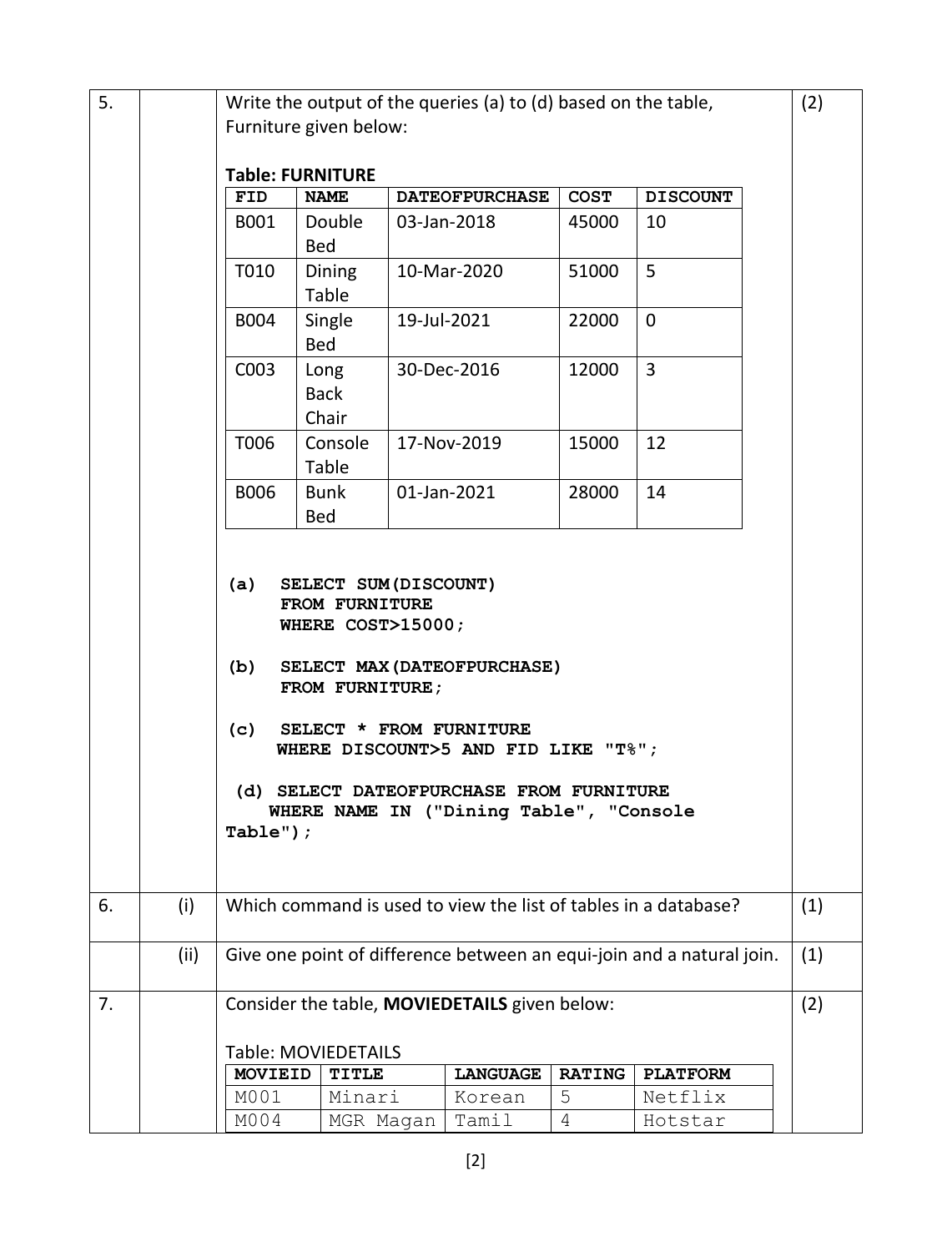|                                                                                                                                  |                                                                                                                                                                                  | M010                                                                                                                                  | Kaagaz                                       | Hindi                                | 3 | Zee5                                                           |  |  |  |
|----------------------------------------------------------------------------------------------------------------------------------|----------------------------------------------------------------------------------------------------------------------------------------------------------------------------------|---------------------------------------------------------------------------------------------------------------------------------------|----------------------------------------------|--------------------------------------|---|----------------------------------------------------------------|--|--|--|
|                                                                                                                                  |                                                                                                                                                                                  | M011                                                                                                                                  | Harry                                        | English                              | 4 | Prime                                                          |  |  |  |
|                                                                                                                                  |                                                                                                                                                                                  |                                                                                                                                       | Potter                                       |                                      |   | Video                                                          |  |  |  |
|                                                                                                                                  |                                                                                                                                                                                  |                                                                                                                                       | and the                                      |                                      |   |                                                                |  |  |  |
|                                                                                                                                  |                                                                                                                                                                                  |                                                                                                                                       | Chamber                                      |                                      |   |                                                                |  |  |  |
|                                                                                                                                  |                                                                                                                                                                                  |                                                                                                                                       | оf                                           |                                      |   |                                                                |  |  |  |
|                                                                                                                                  |                                                                                                                                                                                  |                                                                                                                                       | Secrets                                      |                                      |   |                                                                |  |  |  |
|                                                                                                                                  |                                                                                                                                                                                  | M015                                                                                                                                  | Uri                                          | Hindi                                | 5 | Zee5                                                           |  |  |  |
|                                                                                                                                  |                                                                                                                                                                                  | M020                                                                                                                                  | Avengers:                                    | English                              | 4 | Hotstar                                                        |  |  |  |
|                                                                                                                                  |                                                                                                                                                                                  |                                                                                                                                       | Endgame                                      |                                      |   |                                                                |  |  |  |
| (a) Identify the degree and cardinality of the table.<br>(b) Which field should be made the primary key? Justify your<br>answer. |                                                                                                                                                                                  |                                                                                                                                       |                                              |                                      |   |                                                                |  |  |  |
|                                                                                                                                  |                                                                                                                                                                                  |                                                                                                                                       |                                              | <b>OR</b>                            |   |                                                                |  |  |  |
|                                                                                                                                  |                                                                                                                                                                                  |                                                                                                                                       | (b) Consider the table SCHEDULE given below: |                                      |   | (a) Identify the candidate key(s) from the table MOVIEDETAILS. |  |  |  |
|                                                                                                                                  |                                                                                                                                                                                  | Table: SCHEDULE                                                                                                                       |                                              |                                      |   |                                                                |  |  |  |
|                                                                                                                                  |                                                                                                                                                                                  | <b>SLOTID</b>                                                                                                                         |                                              | <b>MOVIEID</b>                       |   | <b>TIMESLOT</b>                                                |  |  |  |
|                                                                                                                                  |                                                                                                                                                                                  | S001                                                                                                                                  | M010                                         |                                      |   | 10 AM to 12 PM                                                 |  |  |  |
|                                                                                                                                  |                                                                                                                                                                                  | S002                                                                                                                                  | M020                                         |                                      |   | 2 PM to 5 PM                                                   |  |  |  |
|                                                                                                                                  |                                                                                                                                                                                  | S003                                                                                                                                  | M010                                         |                                      |   | 6 PM to 8 PM                                                   |  |  |  |
|                                                                                                                                  |                                                                                                                                                                                  | S004                                                                                                                                  | M011                                         |                                      |   | 9 PM to 11 PM                                                  |  |  |  |
|                                                                                                                                  |                                                                                                                                                                                  | Which field will be considered as the foreign key if the tables<br><b>MOVIEDETAILS</b> and <b>SCHEDULE</b> are related in a database? |                                              |                                      |   |                                                                |  |  |  |
|                                                                                                                                  |                                                                                                                                                                                  |                                                                                                                                       |                                              | <b>SECTION - B</b>                   |   |                                                                |  |  |  |
|                                                                                                                                  |                                                                                                                                                                                  |                                                                                                                                       |                                              | <b>Each question carries 3 marks</b> |   |                                                                |  |  |  |
| 8.                                                                                                                               | Julie has created a dictionary containing names and marks as key<br>value pairs of 6 students. Write a program, with separate user                                               |                                                                                                                                       |                                              |                                      |   |                                                                |  |  |  |
|                                                                                                                                  |                                                                                                                                                                                  | defined functions to perform the following operations:                                                                                |                                              |                                      |   |                                                                |  |  |  |
|                                                                                                                                  | Push the keys (name of the student) of the dictionary into a<br>stack, where the corresponding value (marks) is greater than<br>75.<br>Pop and display the content of the stack. |                                                                                                                                       |                                              |                                      |   |                                                                |  |  |  |
| For example:                                                                                                                     |                                                                                                                                                                                  |                                                                                                                                       |                                              |                                      |   |                                                                |  |  |  |
| If the sample content of the dictionary is as follows:                                                                           |                                                                                                                                                                                  |                                                                                                                                       |                                              |                                      |   |                                                                |  |  |  |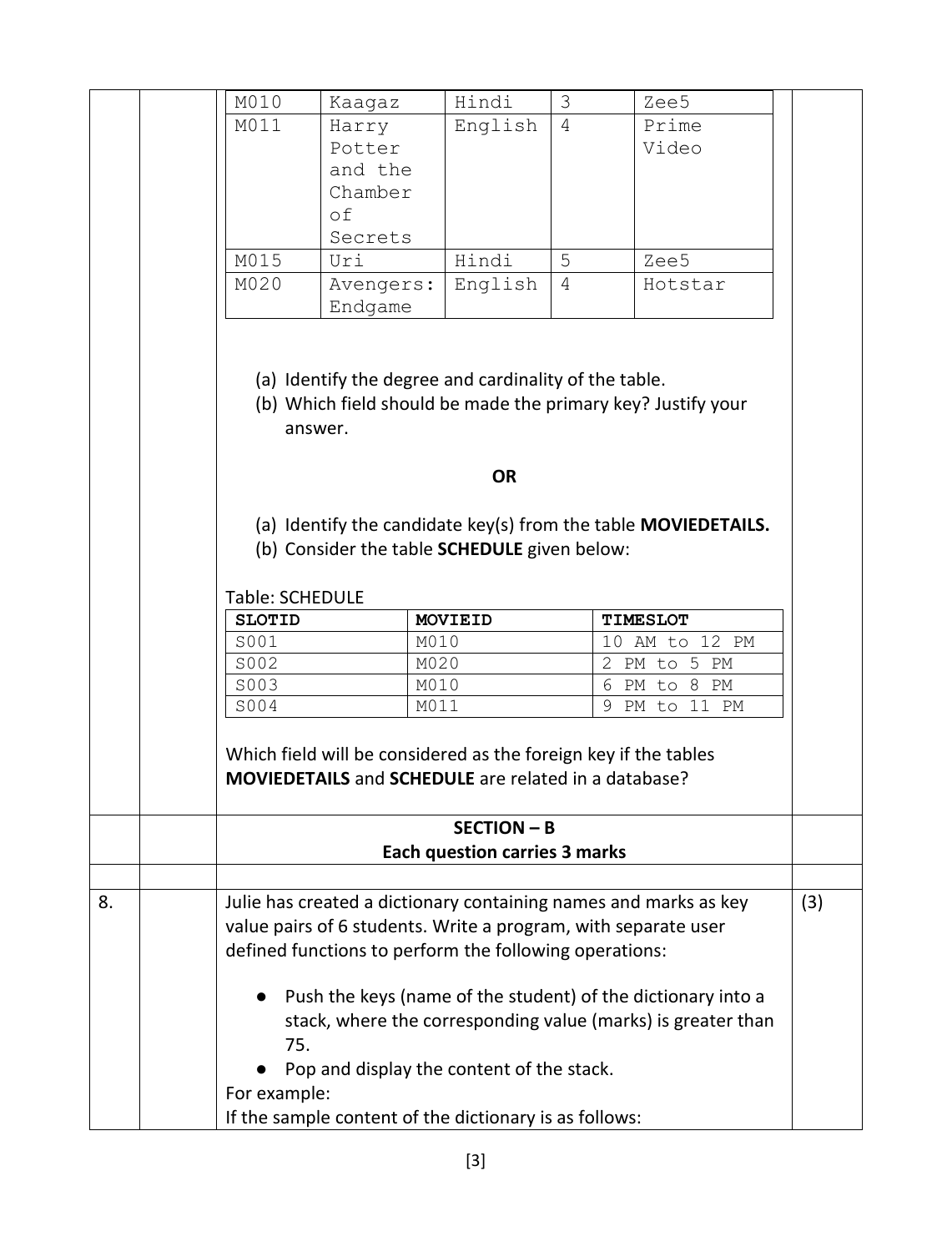|     |      | R={"OM":76, "JAI":45, "BOB":89, "ALI":65, "ANU":90,<br>"TOM": 82 }                                                                                                                                                                                                                                             |           |                |  |     |  |  |  |  |
|-----|------|----------------------------------------------------------------------------------------------------------------------------------------------------------------------------------------------------------------------------------------------------------------------------------------------------------------|-----------|----------------|--|-----|--|--|--|--|
|     |      | The output from the program should be:<br>TOM ANU BOB OM                                                                                                                                                                                                                                                       |           |                |  |     |  |  |  |  |
|     |      | <b>OR</b>                                                                                                                                                                                                                                                                                                      |           |                |  |     |  |  |  |  |
|     |      | Alam has a list containing 10 integers. You need to help him create<br>a program with separate user defined functions to perform the<br>following operations based on this list.<br>Traverse the content of the list and push the even numbers<br>into a stack.<br>• Pop and display the content of the stack. |           |                |  |     |  |  |  |  |
|     |      | For Example:<br>If the sample Content of the list is as follows:<br>N=[12, 13, 34, 56, 21, 79, 98, 22, 35, 38]                                                                                                                                                                                                 |           |                |  |     |  |  |  |  |
|     |      | Sample Output of the code should be:<br>38 22 98 56 34 12                                                                                                                                                                                                                                                      |           |                |  |     |  |  |  |  |
| 9.  | (i)  | A table, ITEM has been created in a database with the following<br>(1)<br>fields:<br>ITEMCODE, ITEMNAME, QTY, PRICE                                                                                                                                                                                            |           |                |  |     |  |  |  |  |
|     |      | Give the SQL command to add a new field, DISCOUNT (of type<br>Integer) to the ITEM table.                                                                                                                                                                                                                      |           |                |  |     |  |  |  |  |
|     | (ii) | Categorize following commands into DDL and DML commands?                                                                                                                                                                                                                                                       |           |                |  | (2) |  |  |  |  |
|     |      | INSERT INTO, DROP TABLE, ALTER TABLE,<br><b>UPDATESET</b>                                                                                                                                                                                                                                                      |           |                |  |     |  |  |  |  |
| 10. |      | Charu has to create a database named MYEARTH in MYSQL.<br>(3)<br>She now needs to create a table named CITY in the database to store<br>the records of various cities across the globe. The table CITY has the<br>following structure:                                                                         |           |                |  |     |  |  |  |  |
|     |      | Table: CITY<br>FIELD NAME                                                                                                                                                                                                                                                                                      | DATA TYPE | <b>REMARKS</b> |  |     |  |  |  |  |
|     |      | CITYCODE                                                                                                                                                                                                                                                                                                       | CHAR (5)  | Primary<br>Key |  |     |  |  |  |  |
|     |      | CITYNAME                                                                                                                                                                                                                                                                                                       | CHAR (30) |                |  |     |  |  |  |  |
|     |      | SIZE                                                                                                                                                                                                                                                                                                           | INTEGER   |                |  |     |  |  |  |  |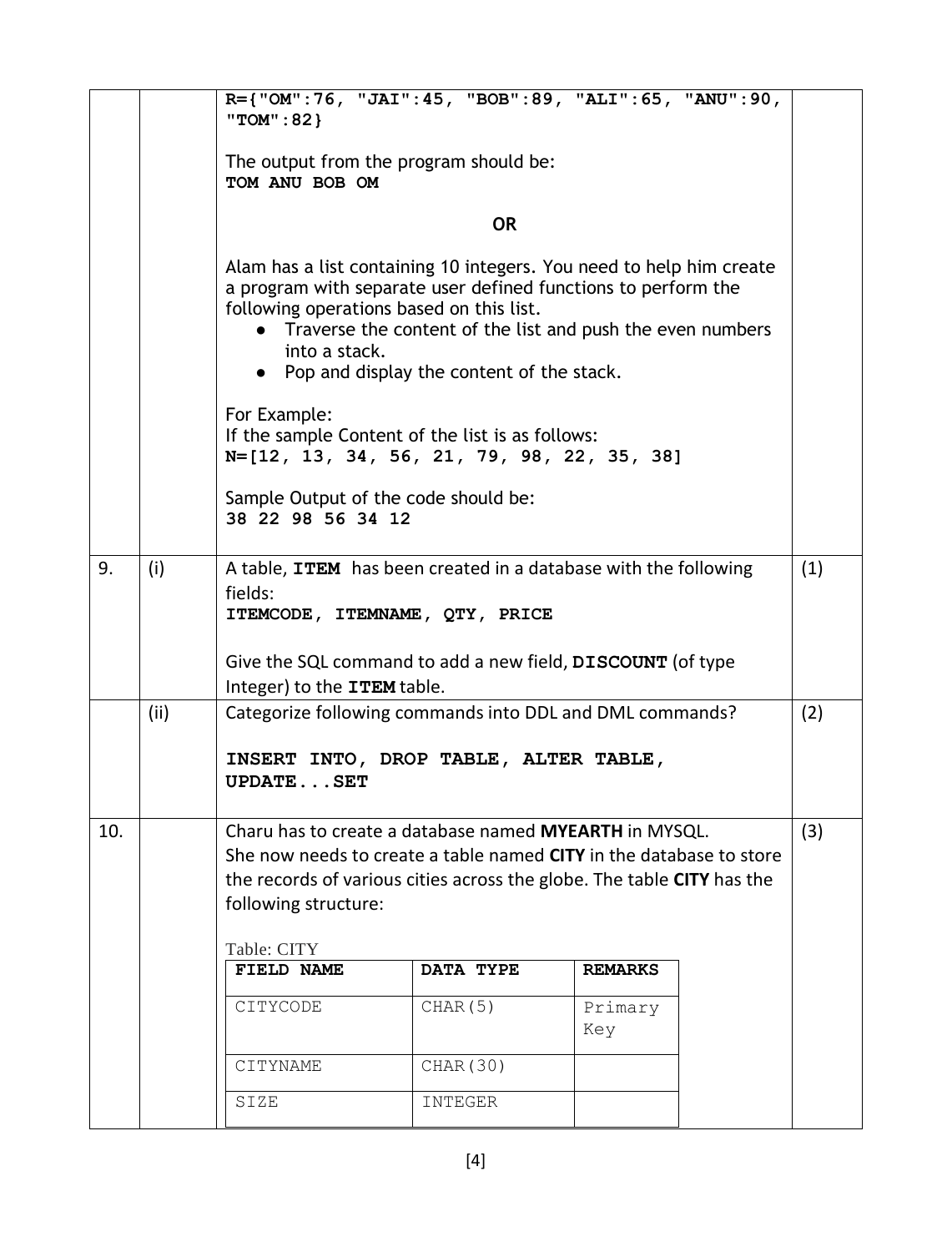|                                                                                                                                                                                 |  | AVGTEMP                                                                                            |                        |                                      | INTEGER          |             |                                                             |               |  |
|---------------------------------------------------------------------------------------------------------------------------------------------------------------------------------|--|----------------------------------------------------------------------------------------------------|------------------------|--------------------------------------|------------------|-------------|-------------------------------------------------------------|---------------|--|
|                                                                                                                                                                                 |  |                                                                                                    |                        |                                      |                  |             |                                                             |               |  |
|                                                                                                                                                                                 |  |                                                                                                    | POLLUTIONRATE          |                                      | INTEGER          |             |                                                             |               |  |
|                                                                                                                                                                                 |  | POPULATION                                                                                         |                        |                                      | INTEGER          |             |                                                             |               |  |
|                                                                                                                                                                                 |  | commands.                                                                                          |                        |                                      |                  |             | Help her to complete the task by suggesting appropriate SQL |               |  |
|                                                                                                                                                                                 |  |                                                                                                    |                        |                                      | <b>Section C</b> |             |                                                             |               |  |
|                                                                                                                                                                                 |  |                                                                                                    |                        | <b>Each question carries 4 marks</b> |                  |             |                                                             |               |  |
|                                                                                                                                                                                 |  |                                                                                                    |                        |                                      |                  |             |                                                             |               |  |
| 11.                                                                                                                                                                             |  | Write queries (a) to (d) based on the tables EMPLOYEE and<br>(4)<br><b>DEPARTMENT</b> given below: |                        |                                      |                  |             |                                                             |               |  |
|                                                                                                                                                                                 |  |                                                                                                    | <b>Table: EMPLOYEE</b> |                                      |                  |             |                                                             |               |  |
|                                                                                                                                                                                 |  | <b>EMPID</b>                                                                                       | <b>NAME</b>            | <b>DOB</b>                           | <b>DEPTID</b>    |             | <b>DESIG</b>                                                | <b>SALARY</b> |  |
|                                                                                                                                                                                 |  | 120                                                                                                | Alisha                 | $23 -$                               | D001             |             | Manager                                                     | 75000         |  |
|                                                                                                                                                                                 |  |                                                                                                    |                        | Jan-<br>1978                         |                  |             |                                                             |               |  |
|                                                                                                                                                                                 |  | 123                                                                                                | Nitin                  | $10-$                                | D002             | AO          |                                                             | 59000         |  |
|                                                                                                                                                                                 |  |                                                                                                    |                        | $Oct-$<br>1977                       |                  |             |                                                             |               |  |
|                                                                                                                                                                                 |  | 129                                                                                                | Navjot                 | $12 -$<br>$Jul -$<br>1971            | D003             |             | Supervisor                                                  | 40000         |  |
|                                                                                                                                                                                 |  | 130                                                                                                | Jimmy                  | $30 -$<br>$Dec-$<br>1980             | D004             |             | Sales Rep                                                   |               |  |
|                                                                                                                                                                                 |  | 131                                                                                                | Faiz                   | $06-$<br>Apr-<br>1984                | D001             | Dep         | Manager                                                     | 65000         |  |
|                                                                                                                                                                                 |  | <b>Table: DEPARTMENT</b><br><b>FLOORNO</b><br><b>DEPTID</b><br><b>DEPTNAME</b>                     |                        |                                      |                  |             |                                                             |               |  |
|                                                                                                                                                                                 |  | D001                                                                                               |                        | Personal                             |                  | 4           |                                                             |               |  |
|                                                                                                                                                                                 |  | D002                                                                                               |                        | Admin                                |                  | 10          |                                                             |               |  |
|                                                                                                                                                                                 |  | D003                                                                                               |                        | Production                           |                  | $\mathbf 1$ |                                                             |               |  |
|                                                                                                                                                                                 |  | D004                                                                                               |                        | Sales                                |                  | 3           |                                                             |               |  |
| (a) To display the average salary of all employees, department wise.<br>(b) To display name and respective department name of each<br>employee whose salary is more than 50000. |  |                                                                                                    |                        |                                      |                  |             |                                                             |               |  |
|                                                                                                                                                                                 |  |                                                                                                    |                        |                                      |                  |             |                                                             |               |  |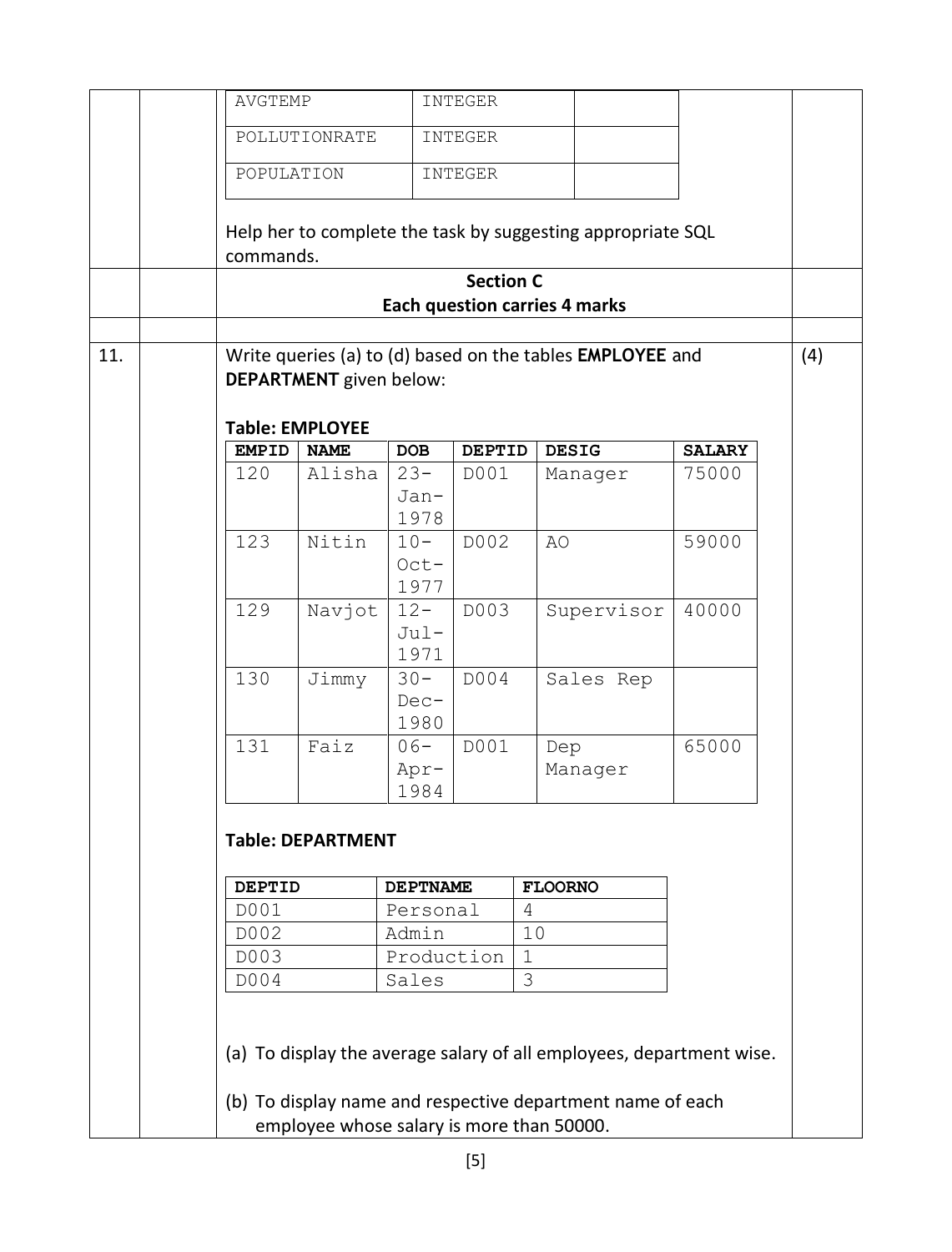|     |      | (c) To display the names of employees whose salary is not known, in<br>alphabetical order.<br>(d) To display DEPTID from the table EMPLOYEE without repetition.           |     |  |  |  |  |  |
|-----|------|---------------------------------------------------------------------------------------------------------------------------------------------------------------------------|-----|--|--|--|--|--|
| 12. | (i)  | Give two advantages and two disadvantages of star topology                                                                                                                |     |  |  |  |  |  |
|     |      |                                                                                                                                                                           | (2) |  |  |  |  |  |
|     |      | <b>OR</b>                                                                                                                                                                 |     |  |  |  |  |  |
|     |      | Define the following terms:<br>www, web hosting                                                                                                                           |     |  |  |  |  |  |
|     | (ii) | How is packet switching different from circuit switching?                                                                                                                 | (2) |  |  |  |  |  |
| 13. |      | BeHappy Corporation has set up its new centre at Noida, Uttar<br>Pradesh for its office and web-based activities. It has 4 blocks of<br>buildings.                        | (4) |  |  |  |  |  |
|     |      | <b>BeHappy Corporation</b>                                                                                                                                                |     |  |  |  |  |  |
|     |      | <b>Block B</b><br><b>Block A</b>                                                                                                                                          |     |  |  |  |  |  |
|     |      | <b>Block D</b><br><b>Block C</b>                                                                                                                                          |     |  |  |  |  |  |
|     |      | Distance between the various blocks is as follows:<br>40 m<br>A to B<br>B to C<br>120m<br>100m<br>C to D<br>A to D<br>170m<br>B to D<br>150m<br>A to C<br>70 <sub>m</sub> |     |  |  |  |  |  |
|     |      | Numbers of computers in each block<br>Block A - 25                                                                                                                        |     |  |  |  |  |  |